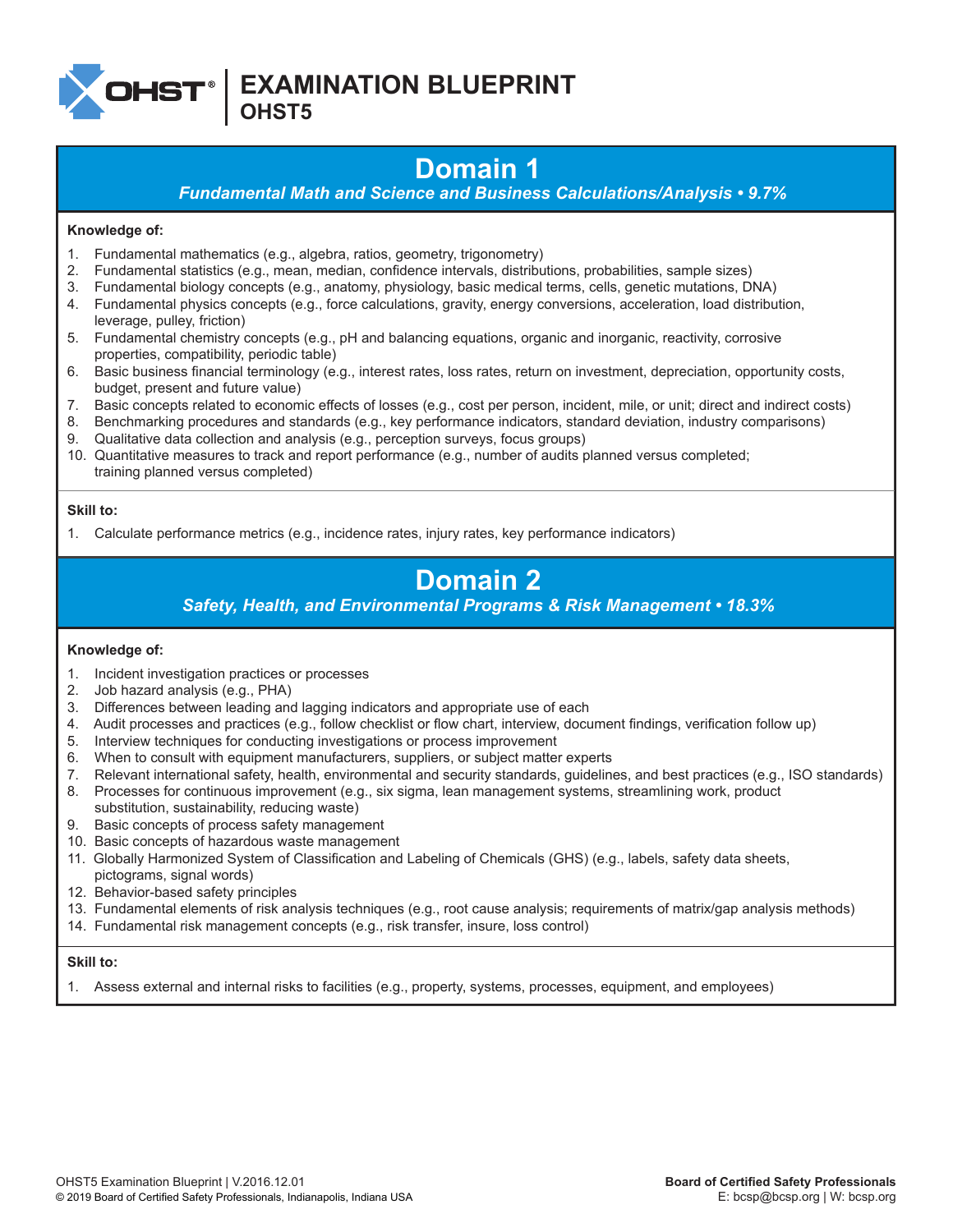### **Domain 3** *Hazard Identification and Control • 31.4%*

### **Knowledge of:**

- 1. Hazardous materials management requirements (e.g., storage, labeling, compatibility, disposal, spill response)
- 2. Hazards and controls associated with hazardous energy sources
- 3. Hazards and controls associated with working in hot or cold environments (e.g., heat stress, cold stress)
- 4. Hierarchy of controls (e.g., elimination, substitution, engineering, administrative, personal protective equipment [PPE])
- 5. Safety systems/interlocks (e.g., electrical systems, critical support systems, robotics)
- 6. Hazards and controls associated with working around pressurized systems (e.g., steam systems, hydraulic systems)
- 7. Unique workplace hazards (e.g., combustible dust, spray booths, dip tanks)
- 8. Confined space requirements (e.g., identification, permits, entry, rescue)
- 9. Hazards and controls associated with working at heights or on elevated work platforms (e.g., fall prevention and protection methods; aerial lift, scaffolding, lifts; ladders)
- 10. Hazards and controls associated with walking/working surfaces (e.g., slips, trips, and falls; stairways)
- 11. The requirements for operating and inspecting material handling equipment/trucks, including forklifts (e.g., checklists, certifications, competencies, pedestrian safety, battery charging stations)
- 12. Hazards and controls associated with hand and power tools (e.g., hammers, grinders)
- 13. Hazards and controls associated with working around moving parts and pinch points (e.g., machine guarding, pulleys)
- 14. Hazards and controls associated with housekeeping (e.g., materials storage, clutter, staging, fire hazards)
- 15. Hazards and controls associated with hot work (e.g., welding, burning, cutting, grinding)
- 16. Safety operations associated with cranes and lifting devices (e.g., pre-operation inspection, checking manufacturer use standards, chain fall, load ratings)
- 17. Safety procedures associated with hoisting and rigging (e.g., inspection of rigging equipment, load limitations of rigging, use of tag lines)
- 18. Personal protective equipment (PPE), including types, selection, proper use, storage, maintenance, and inspection
- 19. Electrical safe work practices (e.g., arc flash protection, temporary power cord safety, ground fault circuit interrupter [GFCI]) 20. Hazards and controls associated with excavations (e.g., depth, distance, barricades, spoil pile location, basic soil
- classifications, access and egress)
- 21. Safety practices associated with motor vehicle operation (e.g., seat belts, loading docks, chocking of wheels, defensive driving)
- 22. Safety practices associated with heavy equipment operation (e.g., front-end loaders, backhoes, excavators) 23. Hazards and controls associated with compressed gas storage and use (e.g., fuel gas, oxygen storage, ammonia tanks,
	- liquefied petroleum gas cylinders)
- 24. Hazards and controls associated with radiation (e.g., types of radiation, half-life calculations, time-distance and shielding, inverse square law, waste disposal)
- 25. Hazards and controls associated with using technology while working (e.g., distraction caused by use of personal electronic devices, proximity alarm systems, alarm fatigue)
- 26. Basic components of technical drawings (e.g., units of measurement)
- 27. Basic components of process flow diagrams (e.g., legend icons)
- 28. Fundamental building design and construction (e.g., blueprints, ventilation, lighting, layout, flooring, noise, floor load ratings, occupancy ratings)

## **Domain 4**

*Health Hazards and Basic Industrial Hygiene • 14.3%*

### **Knowledge of:**

- 1. Basic concepts in ergonomics (e.g., proper lifting techniques, cumulative trauma disorders, neutral posture, workspace design)
- 2. Lighting requirements for job tasks (e.g., lighting measurements and conversions)
- 3. Occupational illnesses (e.g., bloodborne pathogens, tuberculosis, dermatitis, hearing loss, asbestosis, silicosis, flu)
- 4. Hazards and controls associated with noise (e.g., sound level calculations, hearing protection devices, engineering controls) 5. Respiratory hazards and controls (e.g., types of particulates and gases, cartridges and filters, types of respirators,
- pre-use requirements)
- 6. Common occupational injuries (e.g., carpal tunnel, amputation, electrocution/shock, repetitive injuries, sprains or strains, lacerations)
- 7. Acute and chronic occupational exposures and control methods (e.g., latency periods)
- 8. Hazards and controls associated with biological safety and containment (e.g., levels of lab containment, disposal, biosafety cabinets, ventilation, sharps management)
- 9. Stress-related conditions and responses (e.g., workplace violence, loss of consciousness)
- 10. Basic concepts of industrial hygiene sample and indicator media (e.g., colorimetric tubes, pH strips, cyclones)
- 11. Sampling equipment, applications, and limitations (e.g., light meters, sound level meters, gas meters, sample pumps, dosimeters)
- 12. Differences between passive and active sampling equipment
- 13. Principles of medical surveillance and their relevance to health hazards